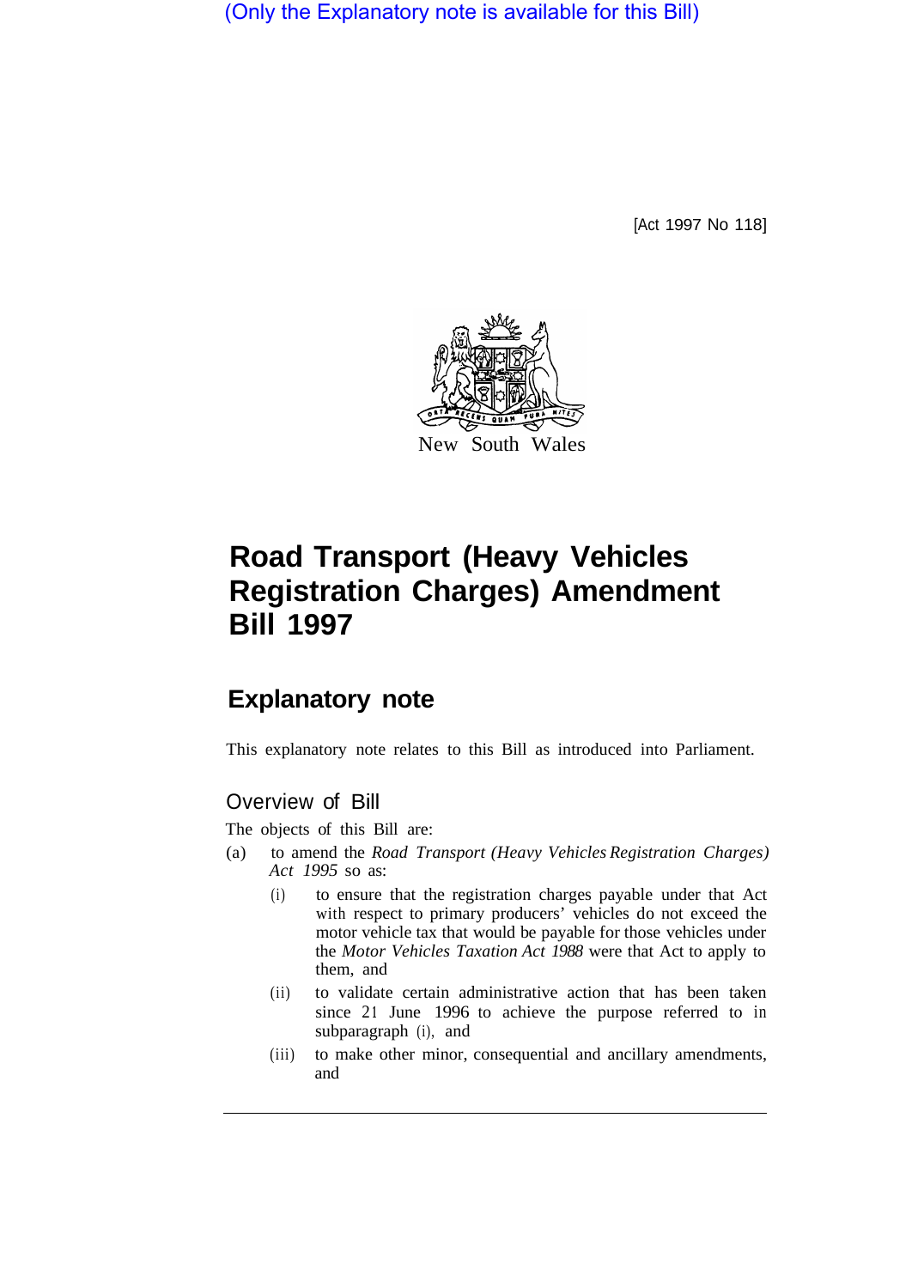Road Transport (Heavy Vehicles Registration Charges) Amendment Bill 1997 [Act 1997 No 118]

Explanatory note

- (b) to amend the *Motor Vehicles Taxation Act 1988* so as:
	- (i) to ensure that the cap that applies to the motor vehicle tax payable for motor lorries exceeding 2500 kilograms in weight when used for business purposes applies also to such motor lorries when used for private purposes, and
	- (ii) to make other minor, consequential and ancillary amendments.

## Outline of provisions

**Clause 1** sets out the name (also called the short title) of the proposed Act.

**Clause 2** provides for the commencement of the proposed Act on a day or days to be appointed by proclamation.

**Clause 3** is a formal provision giving effect to the amendments to the *Road Transport (Heavy Vehicles Registration Charges) Act 1995* set out in Schedule 1.

**Clause 4** is a formal provision giving effect to the amendments to the *Motor Vehicles Taxation Act 1988* set out in Schedule 2.

#### **Schedule 1 Amendment of Road Transport (Heavy Vehicles Registration Charges) Act 1995**

**Schedule 1 [1]** amends section 7 of the Act so as to ensure that the registration charges payable under that Act with respect to primary producers' vehicles do not exceed the motor vehicle tax that would be payable for those vehicles under the *Motor Vehicles Taxation Act 1988* were that Act to apply to them.

**Schedule 1 [2]** and **[3]** amend section 13 of the Act so as to ensure that the offence of driving an unregistered vehicle on a public street applies not only in relation to unpaid charges under section 7 of the Act but also to unpaid charges and additional charges under section 20 of the Act.

**Schedule 1 [4]** specifies a maximum penalty of 100 penalty units (currently \$11,000) for the offence created by section 20 (1) of the Act (the offence of failing to notify the Roads and Traffic Authority of any change in the construction, equipment, configuration, use or ownership of a registered vehicle).